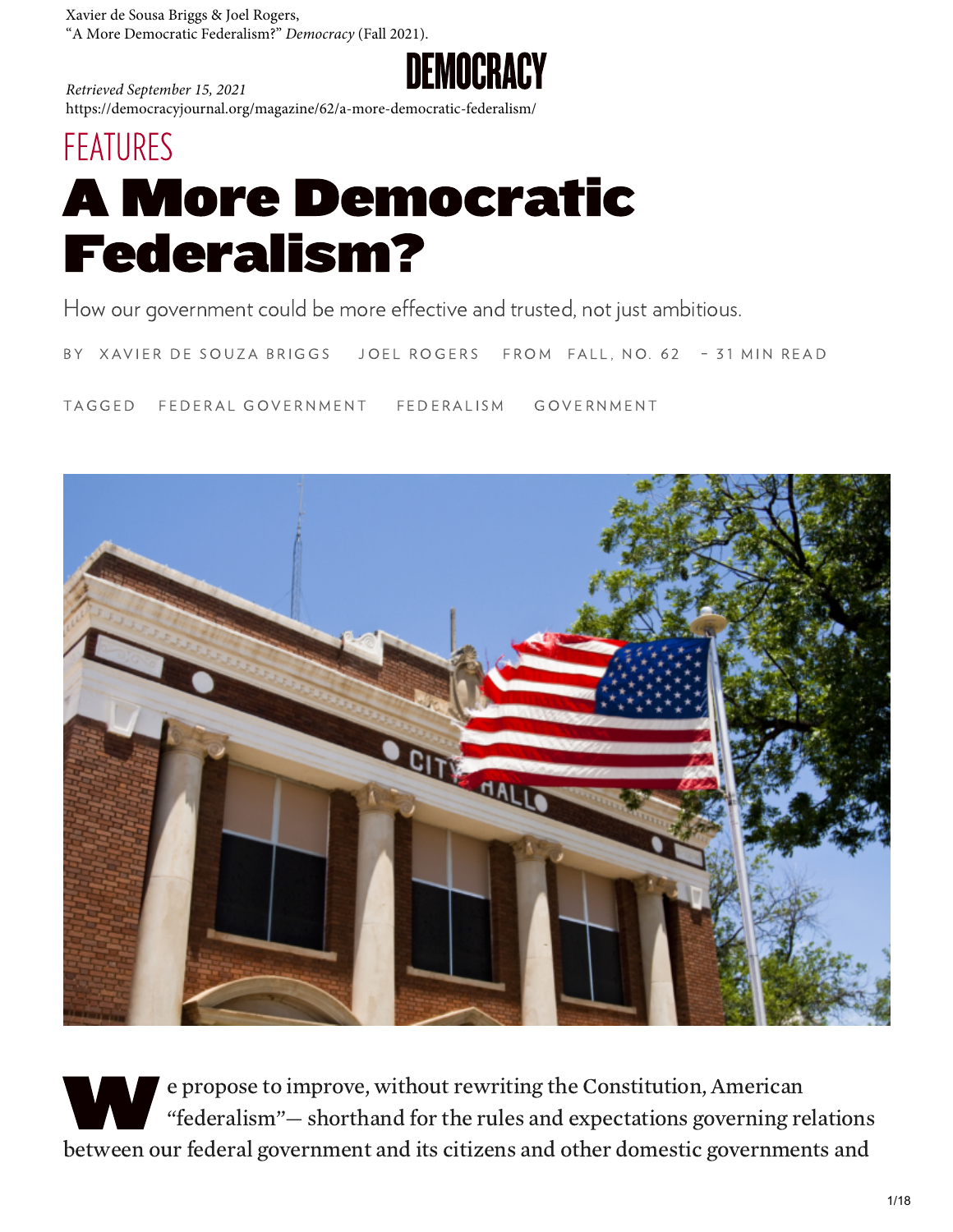entities (states, cities, government enterprises, etc.). We'd like our federalism to be more visibly centered in basic fairness and respect toward all citizens as both as individuals and numerical majorities, but also be better equipped at getting the "people's business" done. The proposal is about how to do both things.

Our proposal has three interconnected parts: an updated government "contract" with citizens clarifying the minimum substantive freedoms and supports they can expect from the federal government, no matter who they are or where they happen to live; a shift in presumptions on preemption—in which a legally superordinate power overrides the law of an subordinate one—to encourage greater use of minimum requirements and less use of limits on efforts to exceed them, consistent with these requirements' core purposes; and a concerted effort by the national government to support state and local governments' use of these new powers to improve productive democracy.

Our suggestion for a more democratic federalism is a kind of "North Star" proposal. We don't expect its full implementation anytime soon, and assume the current Supreme Court will go to considerable lengths to slow its progress. That said, we do think it a useful guide in navigating the present, and that the journey toward it can start immediately. We make some suggestions on that at the end.

But first, some clarifying background on why we're offering this proposal now.

Nobody knows what the Biden-Harris Administration will finally get through this session of a poisonously partisan Congress, especially with the Senate's reactionary filibuster rules, or what that will mean for next year's national elections and the Administration in its second two years.

We're big supporters of the broad direction and sheer ambition of the Administration's domestic agenda, and its confidence that this country can heal itself and again make progress as a more democratic nation. Beyond repairing the damage done by COVID, it seeks to topple three giant barriers to that progress and to our shared wellbeing as Americans. First, our 400-year-long history of racism and exclusion, including an economy that slavery and the dispossession of Native peoples helped build in formative and lasting ways. Second, the many inequalities and toxic distortions of our public life that followed our nearly half-century infatuation with the corporate dogmas deregulation, privatization, public austerity—of "neoliberalism." And third, the vast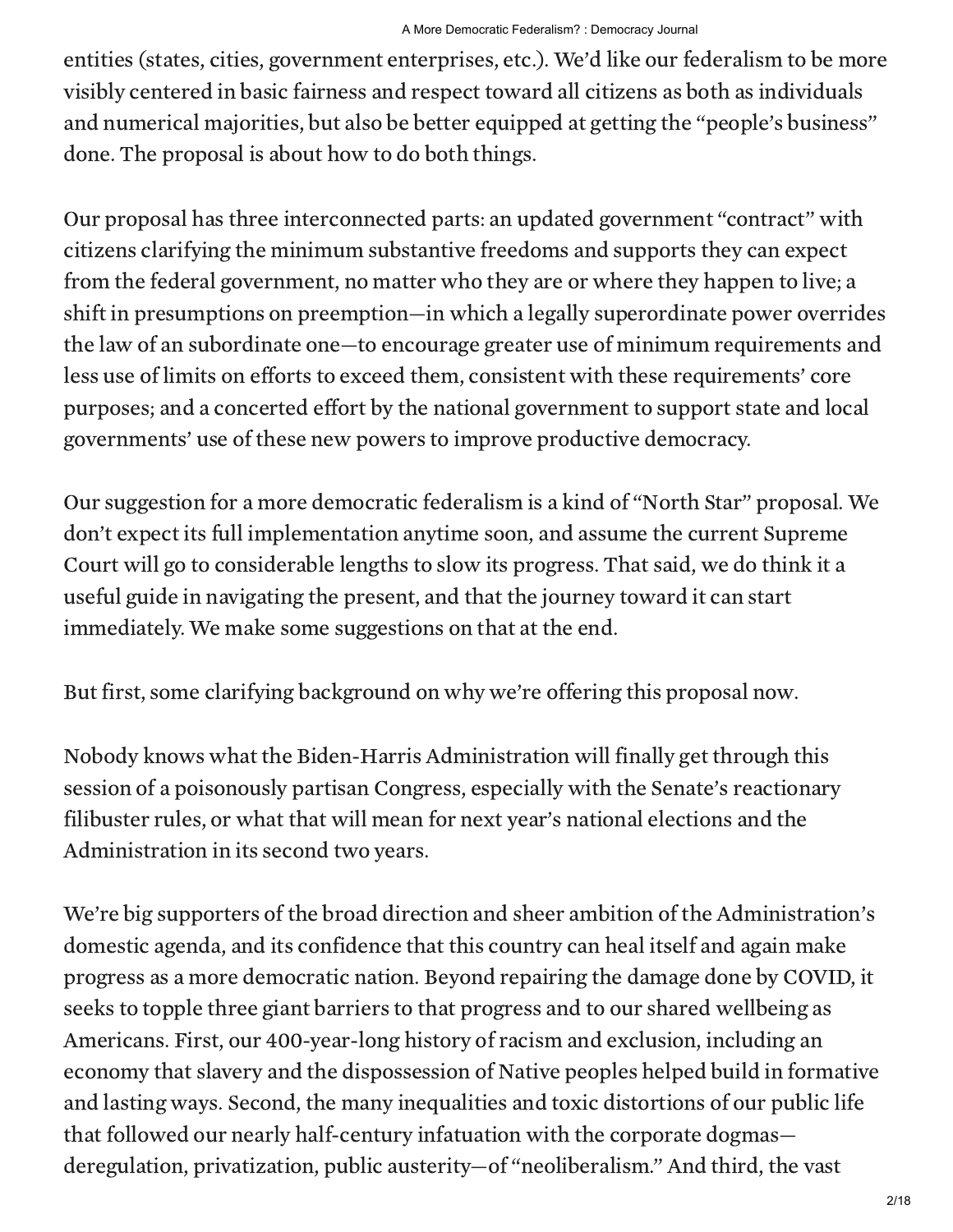environmental and social damage done by our extractive polluting economy long powered by fossil fuels.

Given how deeply embedded these barriers are in our economy and society, seriously weakening any one of them would be a big and hard task. Trying to power through all of them at once, as Biden-Harris propose to do, is a monumentally difficult one. Doing so would amount to a Third Reconstruction in this nation's history, equivalent in scope and promise to the short-lived "new birth of freedom" Reconstruction after the Civil War and the de facto Second Reconstruction of the New Deal, as well as Roosevelt's "four freedoms" and "new bill of rights" speeches, and the immediate postwar years, which instituted the mixed-economy Keynesian welfare state and at least a weak version of social democratic politics that the right has always hated and neoliberalism successfully weakened.

But while we've heard a great deal from Biden-Harris and other national leaders about the goals, returns, and costs of this Third Reconstruction, and the many ways it can be undone before it has a chance to prove itself, we haven't yet heard much about how it will fit within the structure of how our government actually operates, or what if anything the Administration has in mind for changing that.

#### In virtually every area with some declared national policy and funding commitment, there is useful bipartisan innovation going on somewhere

That structure, as every school child learns, doesn't only feature a separation of powers at nearly all levels of government (executive, judicial, legislative), but a division of powers among those levels, canonized in the Constitution's Tenth Amendment (the last item in the Bill of Rights incorporated before ratification), which asserts that powers not expressly delegated to the national government "are reserved to the States respectively or the people." But it's not just that the United States is a federated state, not a unitary one, with the national government assigned only limited powers and all others reserved elsewhere. It's also an incredibly fragmented government. It works through an elaborate, often obscure, endlessly politicized division of power, responsibility, and resources not only between the feds and states but among a nearly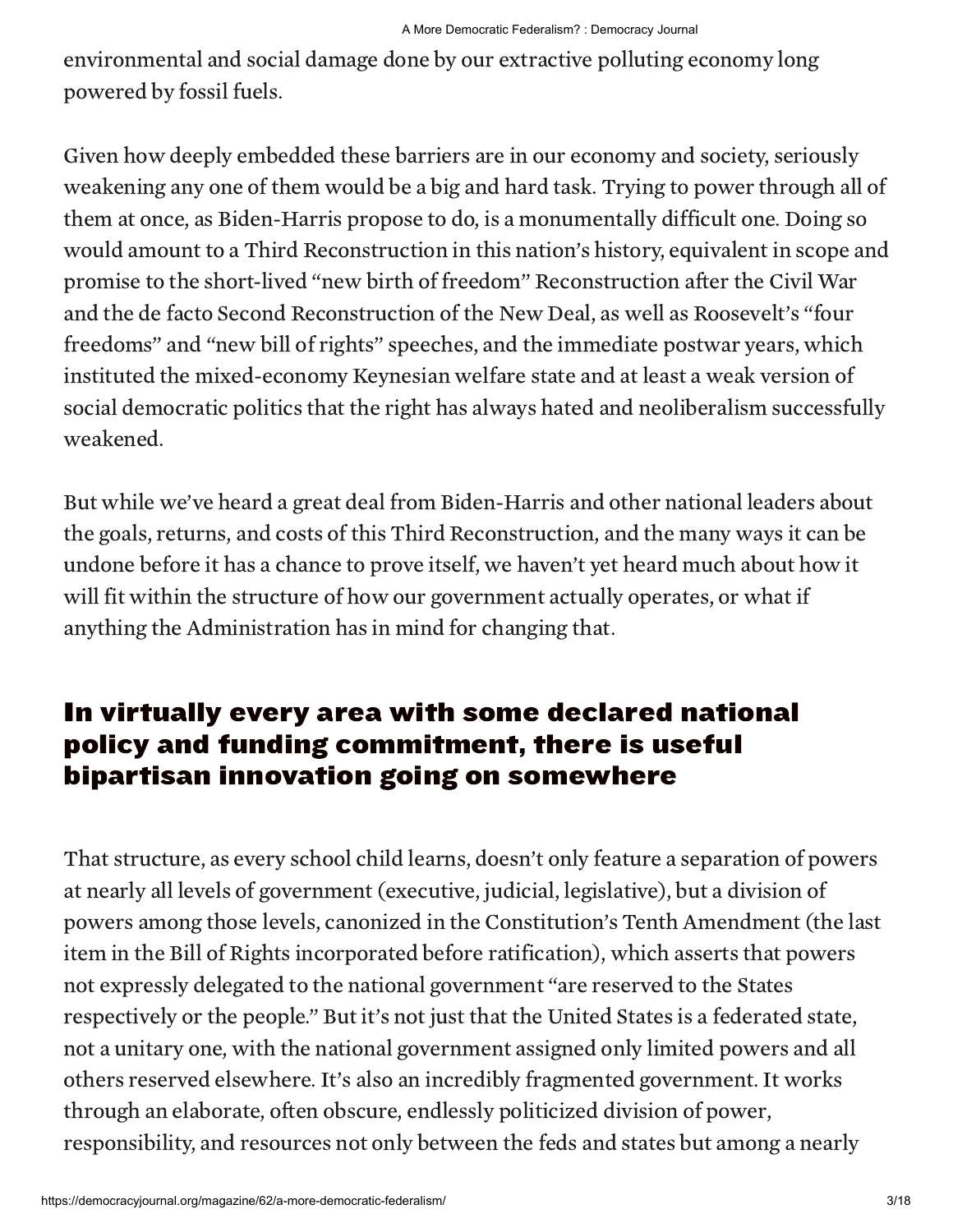#### 9/15/21, 11:52 AM A More Democratic Federalism? : Democracy Journal

fantastic number of local governments and other public entities: more than 3,000 counties; over 19,000 incorporated cities, towns, and villages; some 574 federally recognized and semi-sovereign Native nations; more than 18,000 government enterprises like air and seaport authorities; as well as more than 50,000 special purpose districts for diverse entities or functions, from hospitals and libraries to sewage treatment and mosquito abatement. Each of these units competes with others for influence, but commonly relies on them for resources. Fully a third of state revenue, for example, comes from transfers from the federal government; and more than a third of local government revenues come from the state or the feds.

If your mind is already numbing, here's the key takeaway: This, for good or ill, is how public power is actually exercised in this country. It is not principally exercised by the national government. Our national government is obviously indispensable to making this a functioning and sometimes more perfect union and does many important things uniquely. It can issue national standards on behavior, solve problems exceeding solution by a single state, send troops to war and make treaties, offer an age-restricted national health insurance and other forms of social insurance, print and discharge money, and restrict and guide how that money is spent. But its operational power and its ability to determine outcomes in our lives are both limited, especially when compared to all these other units.

The rules of this multi-dimensional game of influence and resources that flow among thousands of units of public power are what we're calling "federalism." It may be worth emphasizing that, though obvious, this doesn't only include hoary principles and conventions of constitutional design and doctrine but also many extra-legal norms and power relations. Federalism is America's oldest argument and also an endless one because it's inevitably an argument about politics and power—about what we expect of the varied public institutions we pay for, and who gets to decide that—and that's something about which people will always have strong and conflicting views.

It's been a long time since we've had a substantive national discussion about improving the rules of federalism. It's been over 50 years since Richard Nixon announced his "new federalism" of block-granting money to states and municipalities, a counter to Lyndon Johnson's more prescriptive Great Society program. It's been almost 40 years since Ronald Reagan took a wrecking ball to federal aid to cities while announcing the supposed intrusiveness, waste, fraud, and abuse of government as our democracy's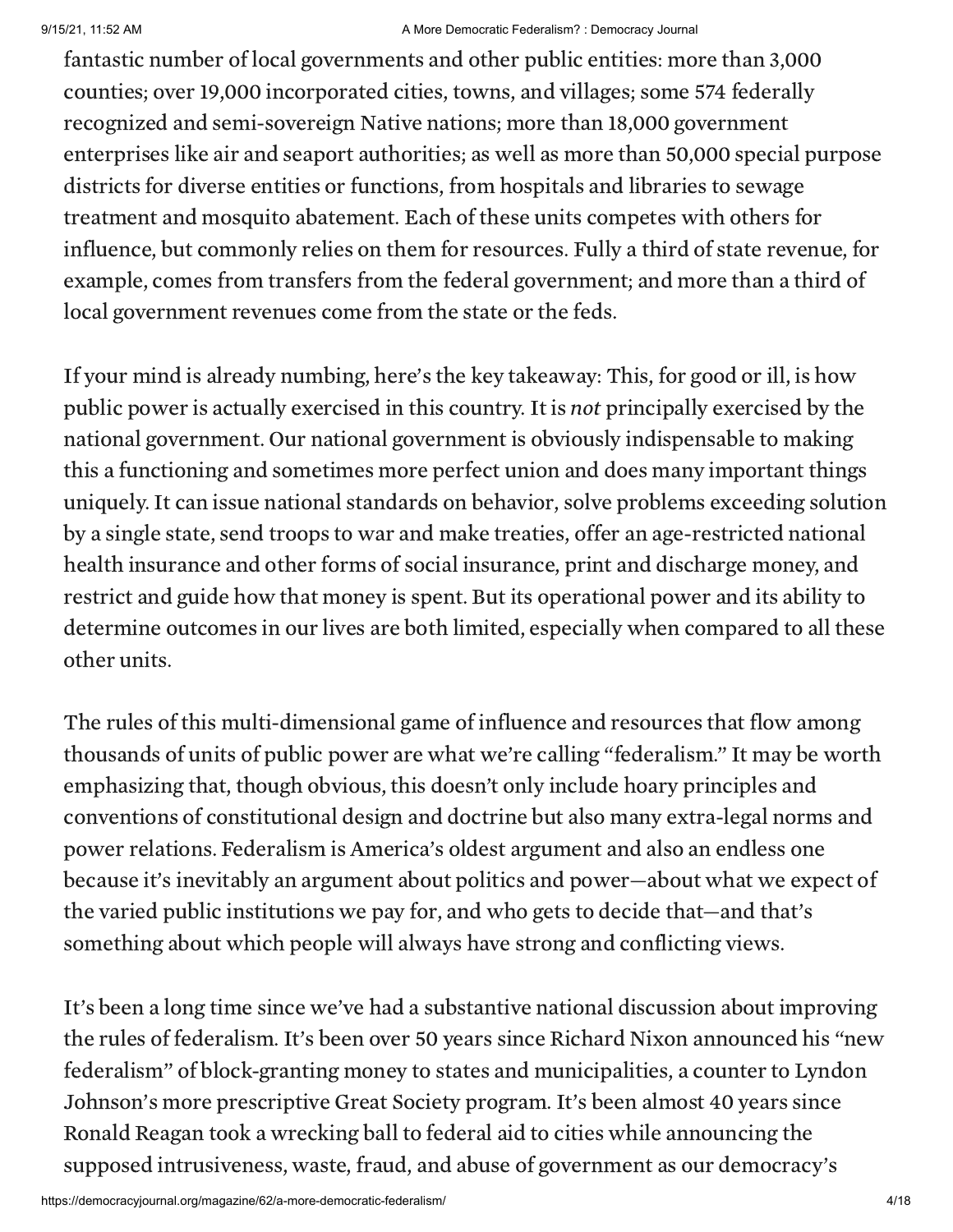great problem. Since then, we have seen many constructive efforts to "reinvent" government to improve its performance, and many debates about federalism relegated largely to academic circles and good-government watchdog groups. But in terms of a clear normative direction and theory of governing, where Reagan left off is basically where public discussion of federalism ended. Our leaders today, even those with great ambitions for the positive role of government at all levels, are still playing on a stage that Nixon and Reagan built.

It's time to re-open this discussion, in a visible and popular way. Not just because of the passage of time and the fact that our country today and its challenges look quite different from 50 years ago, but because large majorities of the American people—and yes, we know they're bitterly divided on multiple political fault lines, not just partisanship—want something very different than what they've been getting from government.

Continued silence by Biden-Harris on our status quo federalism would be both a mistake and unforced error. It would be a mistake because, no matter how competent the national government, it cannot achieve its goals without the working cooperation of that vast network of non-national government units inventoried above. The current Administration is not increasing checks to households and disbursement to localities and states; it's calling for a change in the direction on all sorts of policies deeply inscribed in everyday life. Does anyone seriously imagine that will happen without the cooperation of thousands of non-federal units of government? Federalism's current rules virtually guarantee rancor and dysfunction in their relationship with national government and easy gaming by those who wish the Administration only failure. These realities will frustrate progress on Biden-Harris's ambitions, as we've seen already in many areas of great popular concern, from access to the ballot box to growing environmental threats, from public health and health-care costs to dangerous environmental threats, as well as housing affordability and more.

Continued silence would be an unforced error because our sprawling network of governments, and especially the everyday citizens each of its units governs, is a great potential ally in the Administration's task. Along with local knowledge and vast capacity for implementation, that network is a deep source of ideas the feds have only begun to hear from, authority they don't need to impose from on high, and citizen contribution they've barely tapped to help govern. The long play in this Administration's Third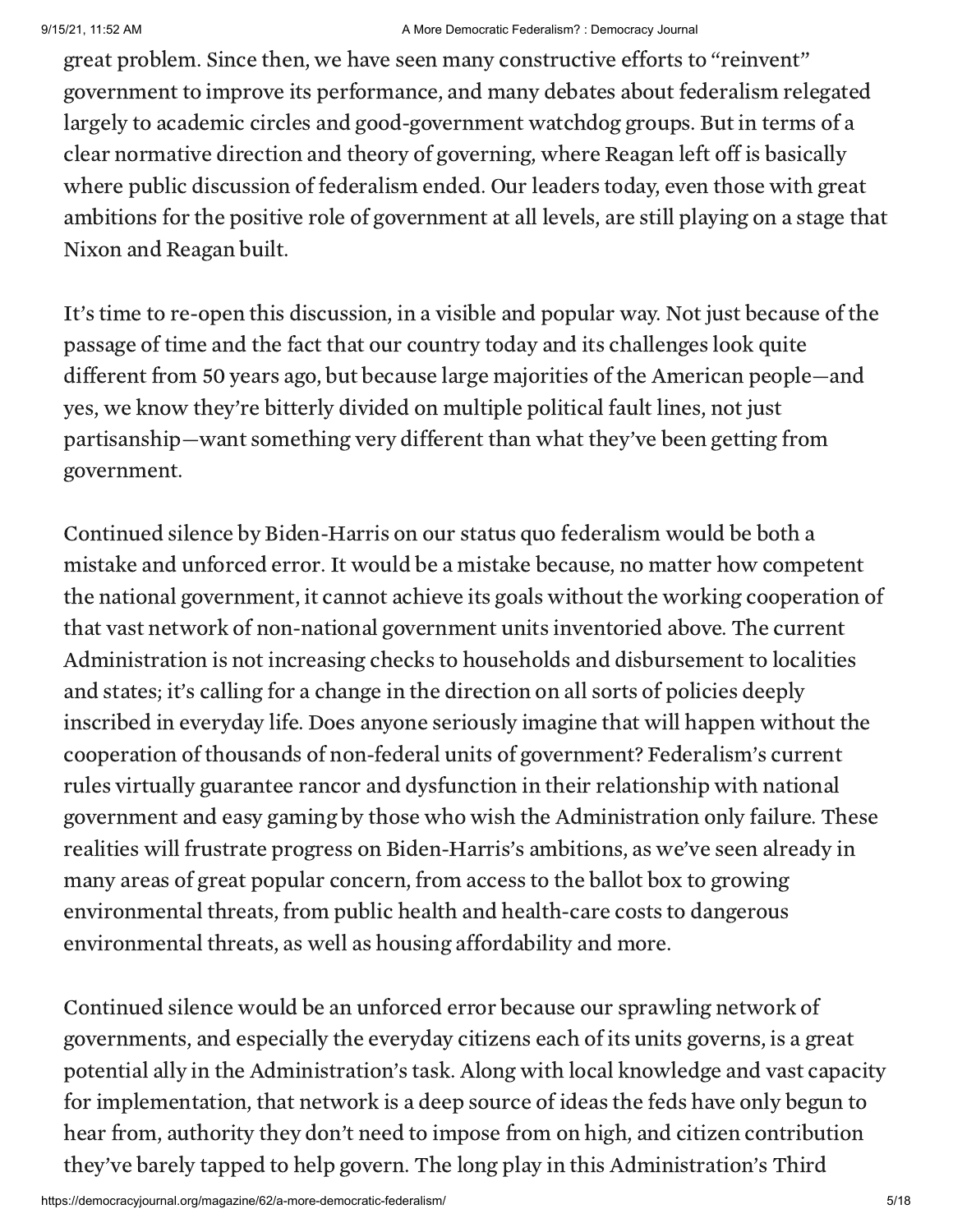Reconstruction is the same as the short one—get the people on your side. And that means the rules of our federalism have to make sense to them and deliver for them too.

What are the tools we have to work with? And what might those new rules be?

#### Tools for a More Democratic Federalism

Let's say you want a more democratic government of, by, and for the people, treated as equals, and don't want to waste your money. That would likely mean you wanted a government that did its best to provide equal opportunity and protection to all, but also increased shared prosperity and learned how to do both things better over time. And let's say you're living under a federated state with a national government of formally limited powers, with effectively plenary ones held by a bunch of states. Doesn't that defeat your project before it starts?

Not at all. We're untroubled by alleged constitutional limits on the stronger democratic state we'd like to see here. The Constitution's Preamble claims the aim of the document is to promote the general welfare and secure the blessings of liberty and justice for all. That should tell you something! But if particulars are needed: In a society as interconnected as ours, even the limited power of regulating interstate commerce gives the feds the ability to say something about the terms of equal protection and opportunity anywhere in this society; the Fourteenth Amendment requires the states to follow what it says; and the Sixteenth gives the feds freedom in financing that through taxes.

Nor are we troubled that such a state would come to dominate its public like Leviathan. Popular elections and majority rule are familiar institutions to check that. The democracy-enhancing sorts of investments made by our more affirmatively democratic state will make that check even stronger. Nor are we concerned that bullying legislative majorities within that state will oppress population minorities. Reasons for the obverse worry, of a resentful minority clinging to power at any cost, are more telling, especially in our Senate, where those representing only 17 percent of the population can pass any legislation and, under our crippling filibuster rules (nowhere in the Constitution), those representing only 12 percent can block it.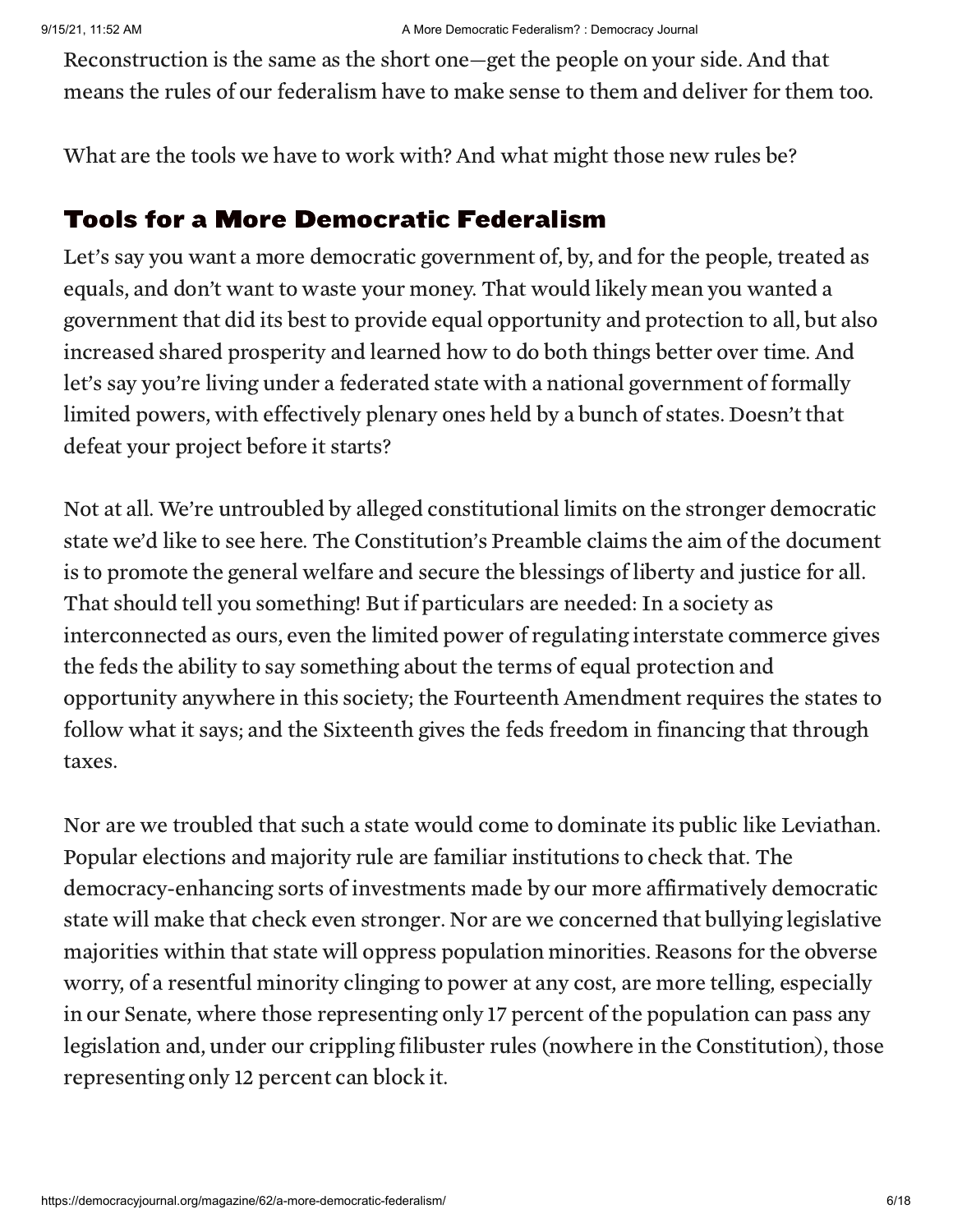What troubles us more is the abuse by some governments of the legal supremacy they have over others. Under the "supremacy clause" of Article VI of the Constitution, an otherwise constitutional federal law is supreme over contrary state law; and under the (awful) 1907 Supreme Court decision in Hunter v. Pittsburgh states were assigned functionally equivalent powers over local governments. In these circumstances, the feds or states can "preempt" the contrary lower-level government law.

#### In virtually every area with some declared national policy and funding commitment, there is useful bipartisan innovation going on somewhere

But this preemption typically takes two very different forms. It either imposes a new floor of required behavior on the lower government—we'll call this "floor preemption" or it imposes a new maximum on permitted behavior in the area—a kind of ceiling, so we'll call this "ceiling preemption." Federal minimum wage law is an example of floor preemption. States can, and most have, gone above the \$7.25 per hour federal minimum. Much business regulation—for example, on toxic emissions or predatory lending—is ceiling preemption, meaning that a lower-level government cannot impose a more demanding law than the higher-level one already has. The usual argument for ceiling preemption in business regulation is business's need for consistency in market rules. And there's certainly something valid in that argument. But ceiling preemption is now used for all sorts of rules well beyond ordinary business transactions, and often in overtly partisan ways—for example, by reactionary state legislatures to thwart the policy goals of progressive cities and towns.

Democratic federalism favors more floor preemption and less ceiling preemption. Why? Because we want to maximize the most general possible provision of opportunity and protection, but also encourage civic engagement and government learning. States trying something different, and possibly better than the feds, or local government trying something different and possibly better than the state government, should be encouraged, not beaten down. We need more "laboratories of democracy" in states and cities, not fewer.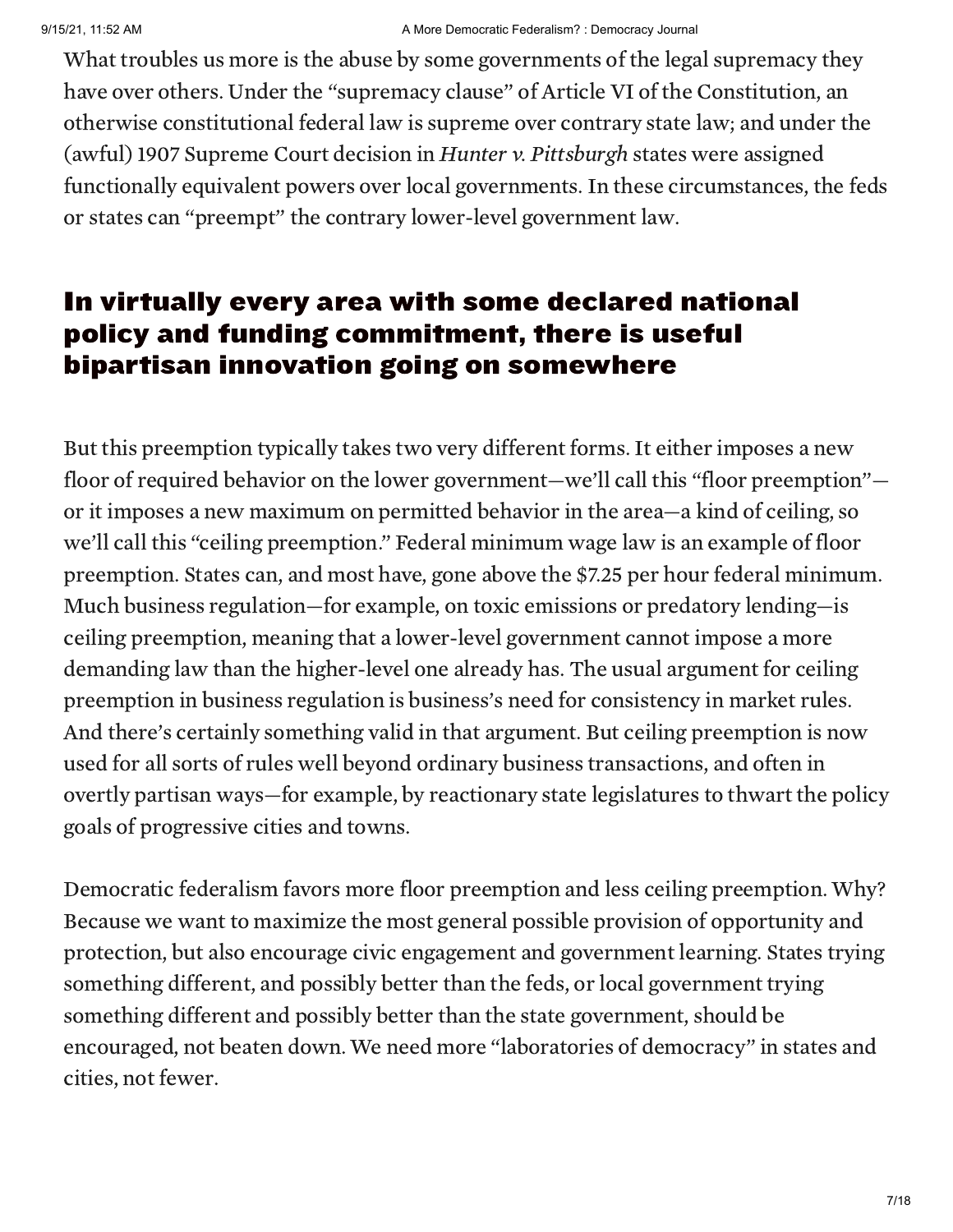Encouraging more floor than ceiling preemption does not require a change in constitutional law, merely statutory or regulative. But it does probably require a shift in legislative culture and convention. The easiest way to do this is to shift the rebuttal presumption on as much legislation or regulation as possible from ceilings to floors only. Of course, floors-only may be inappropriate in some circumstances and should be defeated through debate. But shifting the presumption would get that debate started in the first place. And, of course, legislatures would need to be clearer on the value aim of what they're legislating, so that debate can be focused and minimums not exceeded for ulterior aims.

These are all the tools we need to get started.

#### Three Big Changes Since the Last Real Debate

In the 50 years since our last national discussion about federalism, at least three big things have happened that should bear on its more democratic shape.

First, as family roles have changed, our population has become more racially and ethnically diverse, and the nature of our economy has heightened economic inequality and insecurity, it's become clear that most people (across party lines) want more help from government. They want help getting higher wages and better jobs and the education and training to prosper in these jobs. They want better access to quality health care, childcare, eldercare, and housing; wider transportation options; clean air and water; and yes, a climate their kids are going to be able to survive in. They want other things too: some measure of retirement security for themselves, public safety, as well as more inviting public spaces to spend time with their families and friends. What's more, they're willing to pay taxes in order to get these things, if they have confidence that their government isn't terribly incompetent and corrupt or run by people who have contempt for them. They want results and some respect. Go figure.

These are not out-of-this-world-crazy desires. They're fairly basic. To wit: Most rich democratic countries provide all these things to their people. In the community of nations, Americans have long been an outlier in not expecting as much help from government. But things seem to have gotten sufficiently rough, in America's needlessly mean form of capitalism, for enough of our population, that overwhelming shares of our population now expect that help. As evident from a large body of public opinion research, we've joined the rest of the developed world on that score.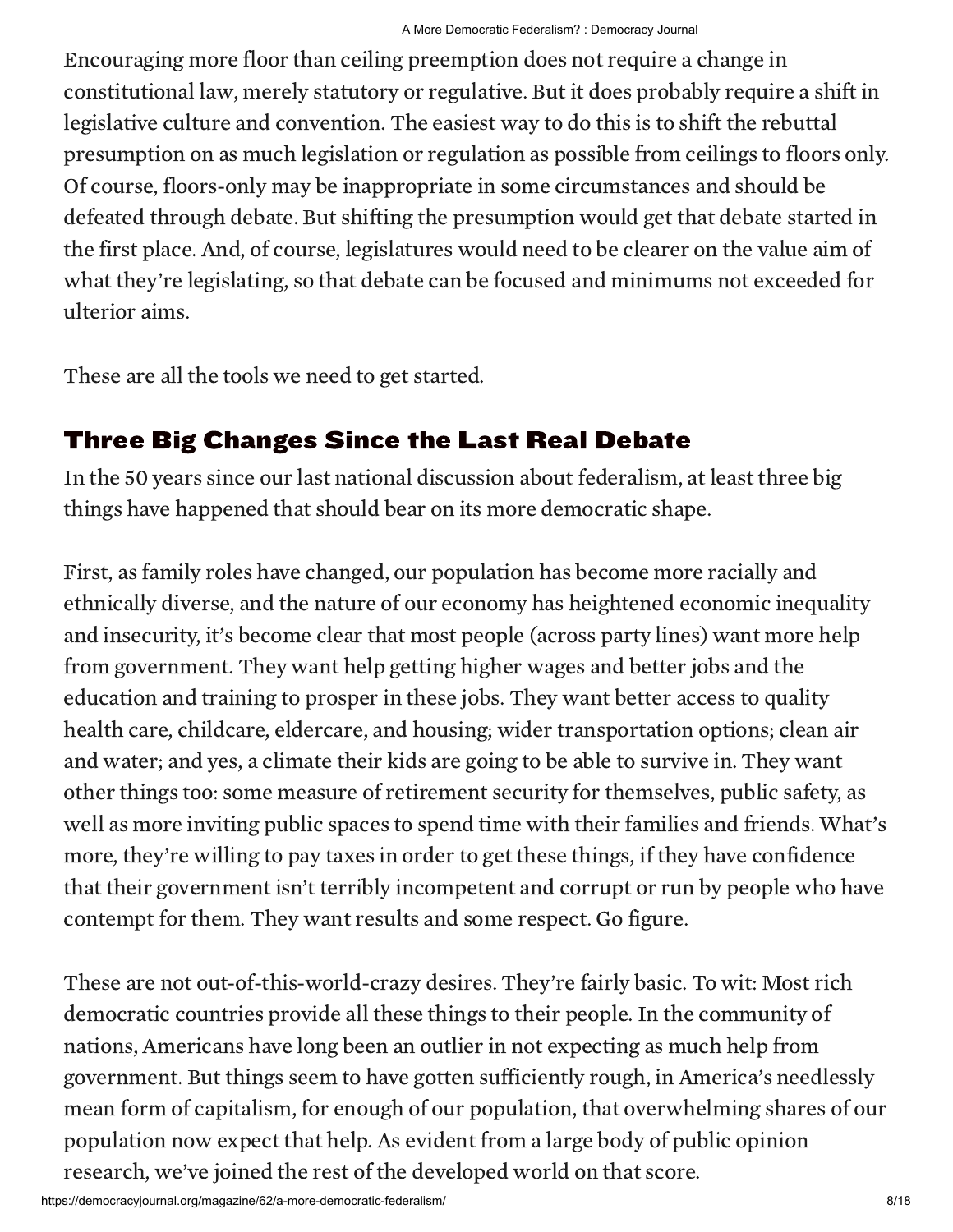Second among seismic shifts, we've urbanized more. We're not all living in big cities, but the overwhelming majority of us (nearly 90 percent now) live in metropolitan regions, aka urban areas that are interdependent with rural ones for food, water, and other natural resources, as well as for other needs. The largest 100 metro areas, on only 12 percent of the nation's land surface area, are now home to 67 percent of our population and produce 83 percent of the value in our economy.

Third, public trust and confidence in government competence has dramatically declined. Often, to be sure, this dissatisfaction might be thought to be the natural (and, by some, desired) consequence of concerted political effort, over 40 years, to starve, deride, and hobble the government, while also strengthening the dominance of organized private money over organized people in its elections and daily operations. But real questions about government competence remain, especially with rising and more varied citizen demands on it. Government effectiveness has become a progressive project in the broad sense—what the public understands to be critical to our making progress as a nation. Governments at all levels need to improve capacity and performance, and more of the experimentation, evaluation, and diffusion of successful innovation that that requires.

Our more democratic federalism would recognize these major developments of the past half-century and incorporate their address in its own rules.

It would incorporate the first fact—shifting public expectations—with a new and more robust national citizen contract establishing a national "floor" for acceptable standards of service. This floor must be hard, genuinely protective, and fair, with no state permitted to go below it and every state obligated, within their tax capacity (ability to pay), to contribute a population-weighted contribution to its costs—with any difference among poorer states made up by the nation. That's fiscal federalism, underpinning a social contract with the nation's people.

It would incorporate the second fact—that we are a mostly urbanized nation, with urban and rural communities depending on each other but facing distinct needs—by strongly discouraging states from unjustified ceiling preemption of their municipalities, for example, by limiting their ability to make voting easier or use their procurement powers to promote community development and narrow the racial wealth gap.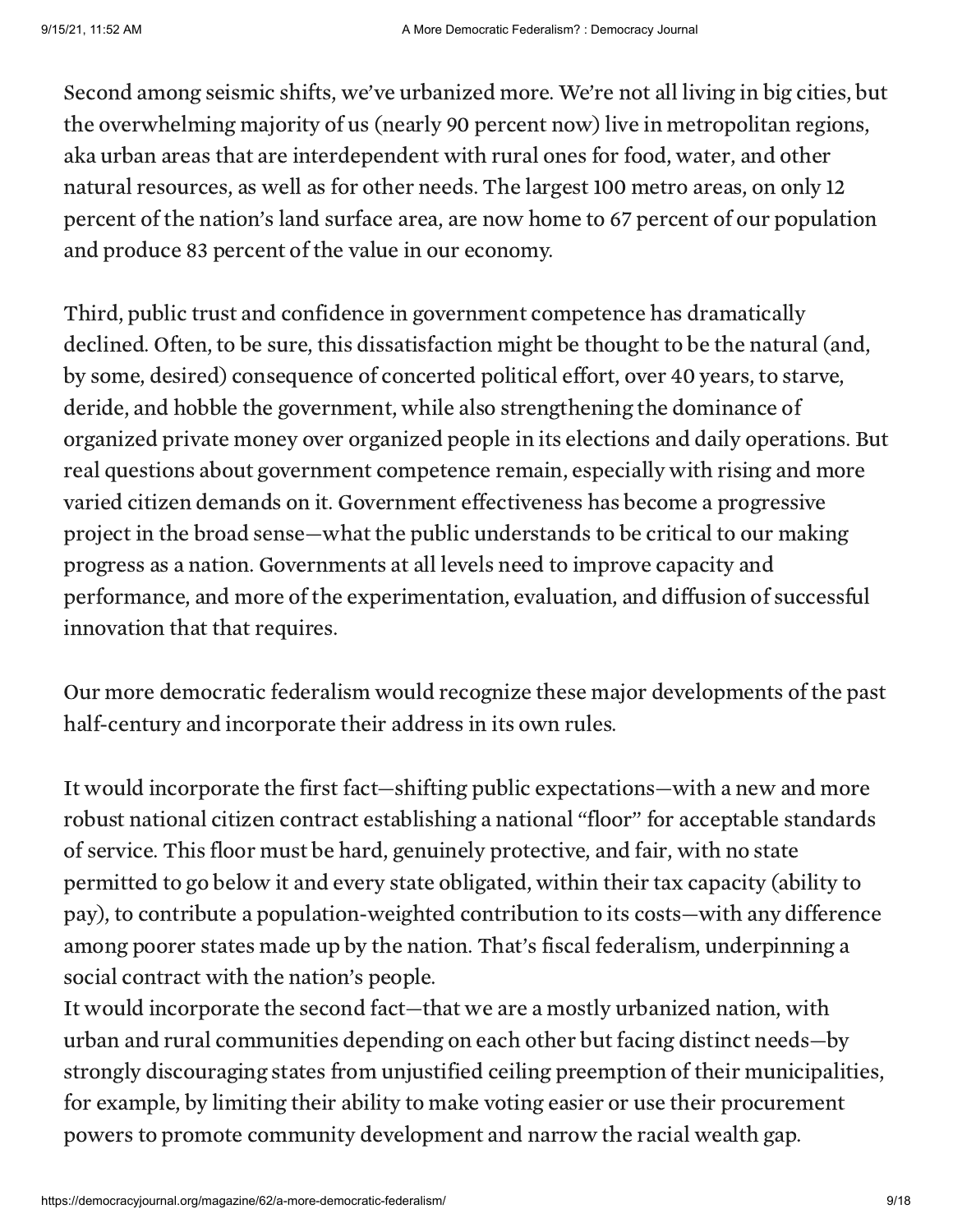It would incorporate the third fact—the need for more effective, not just more generous, government—by deliberately cultivating and supporting a public culture of experimentation, learning, and performance improvement, and greater cooperation across jurisdictions, driven down to local communities. Constructive innovation above the national floor by states or local governments (or both) would also be explicitly encouraged in this floors-not-ceilings universe. There are several ways to do this: by needed regulatory relief, financial incentives or flexibility, greater transparency, and technical assistance—all conditioned on good evidence of promise, evaluation of results, and wide publicity of both.

The sum is a story that any grade schooler could understand. A fully and fairly funded national citizen contract, with no cheating. A default assumption of floors, not ceiling preemption, by feds to states and states to their municipalities. Generous promotion of promising good ideas and collaboration where desired, always valuing good outcomes over orthodoxy, with wide sharing and replication of positive results.

#### New National Citizen Contract

In all sorts of ways, a much more generous and federally guaranteed contract between the nation and its citizens is much of what the Biden-Harris Administration is about. To take the American Families Plan as just one example, providing a federal guarantee of paid family and medical leave, additional income per-child, low-cost access to quality childcare options outside the home, and two years of universal pre-K, as well as two years of post-secondary education would—if enacted into law—effectively rewrite America's social contract with families. Comparably sweeping pro-working families and pro-democracy reforms are being proposed for health-care access and drug prices, voting rights and campaign finance, housing, transportation, broadband, water quality, and clean energy, as well as industrial and farm policy.

Of course, Biden is unlikely to get all of this, given bitter partisan divides in Congress. Something like the overwhelmingly bipartisan United States Innovation and Competition Act (formerly "The Endless Frontier Act"), fueled more by hostility to China than affection for science-based or industrial policy, remains an exception. But there is much that is already raising the standards on legitimate, popular expectations of government, despite being a limited bipartisan infrastructure package. And there has already been softening of partisan opposition to supporting childcare, raising the longstuck federal minimum wage, funding expanded R&D and industrial policy, expanding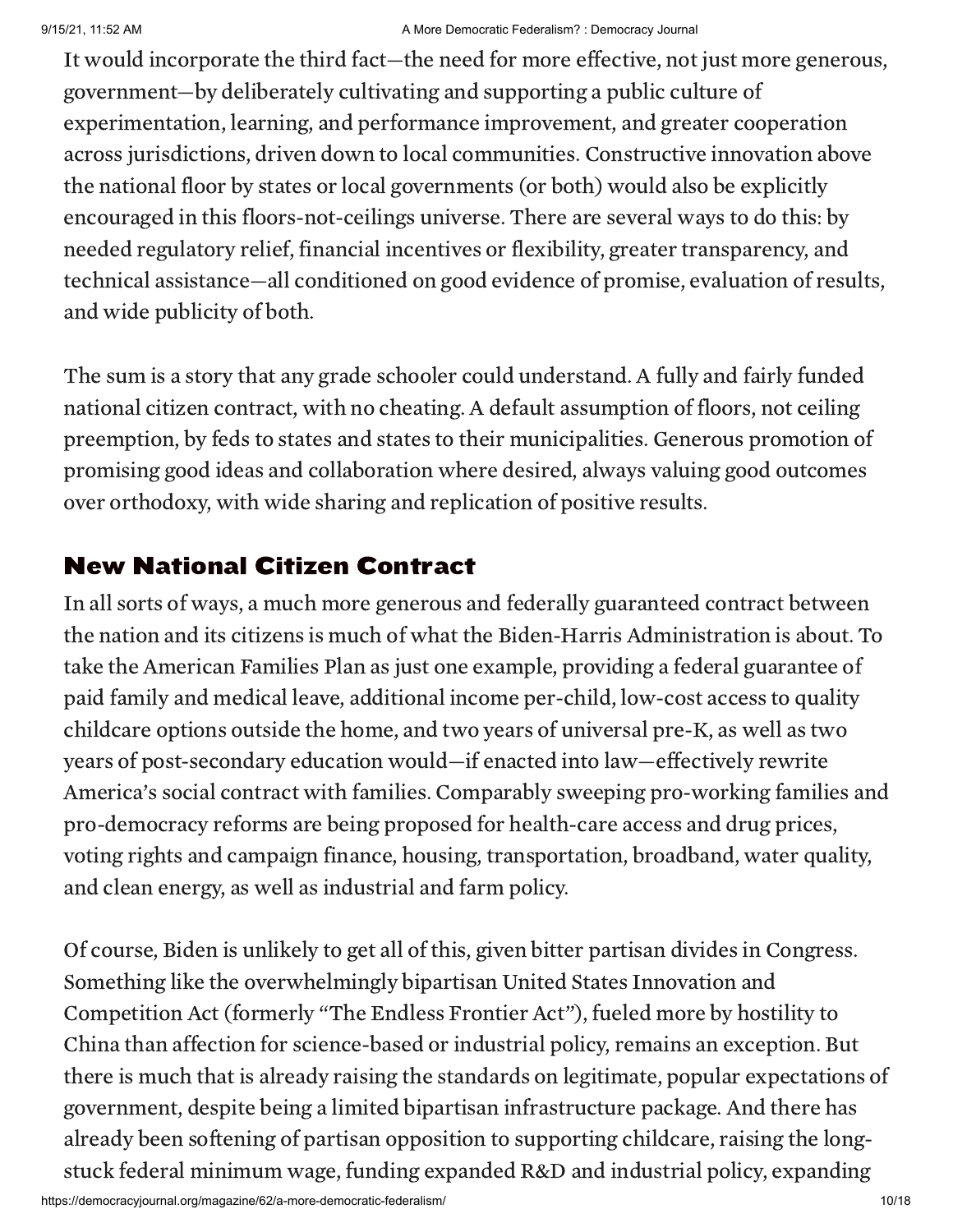the Earned Income Tax Credit, bargaining harder with pharma on runaway drug prices, reversing mass incarceration, and even supporting energy alternatives to fossil fuels. It's messy and inadequate, but it's moving in the right direction. Of course, Republicans remain steadfastly against meaningful federal guarantees of the key term in any contract a democratic government might have with its citizens: their right to vote in choosing it, and in "clean" elections less driven by private wealth. But Biden knows that and is calling at least the first fact out.

The important point for the country, not only for Biden-Harris, is to show ordinary Americans some respect as members of a democratic society and some positive results for them from their government. Calling our goals for the country a "contract" the government is making with its citizens immediately invites popular, not just elite, inspection of the term. Something that used government to set new, governmentsupported minimums on jobs, health, child, and elder care quality, and effectively guaranteed a quality education for all, while raising wages and lowering drug costs, would surely be a start.

But, of course, calling out standards and ensuring access is one thing, a very important thing. Yet quality access is the key here, as is implementation of that contract. That's where the feds really need some help from our many other government authorities.

#### Floors not Ceilings in Preemption of Feds to States, and States to Cities

The second element in our more democratic federalism is encouraging, everywhere, a rebuttable presumption of floor, not ceiling, preemption. The national contract would already do that for very large swaths of policy. There are more to be added. But the toughest barrier here is in the states themselves, with their increasingly abusive ceiling preemption for localities.

As a matter of partisan politics, things look even worse for the Democrats in the states, where Democrats lost ground in 2020, than they do with their razor-thin margins in Congress. They now hold just under 45 percent of all state legislative seats; their share of the 98 partisan chambers has dropped to 37. There are only 23 Democratic governors, and they have only 13 trifectas (governor plus control of both chambers) while the GOP has 19. Many of the Republican-controlled state legislatures are even more extremist. The surge of newly proposed voter restrictions, recently endorsed by our new 6-3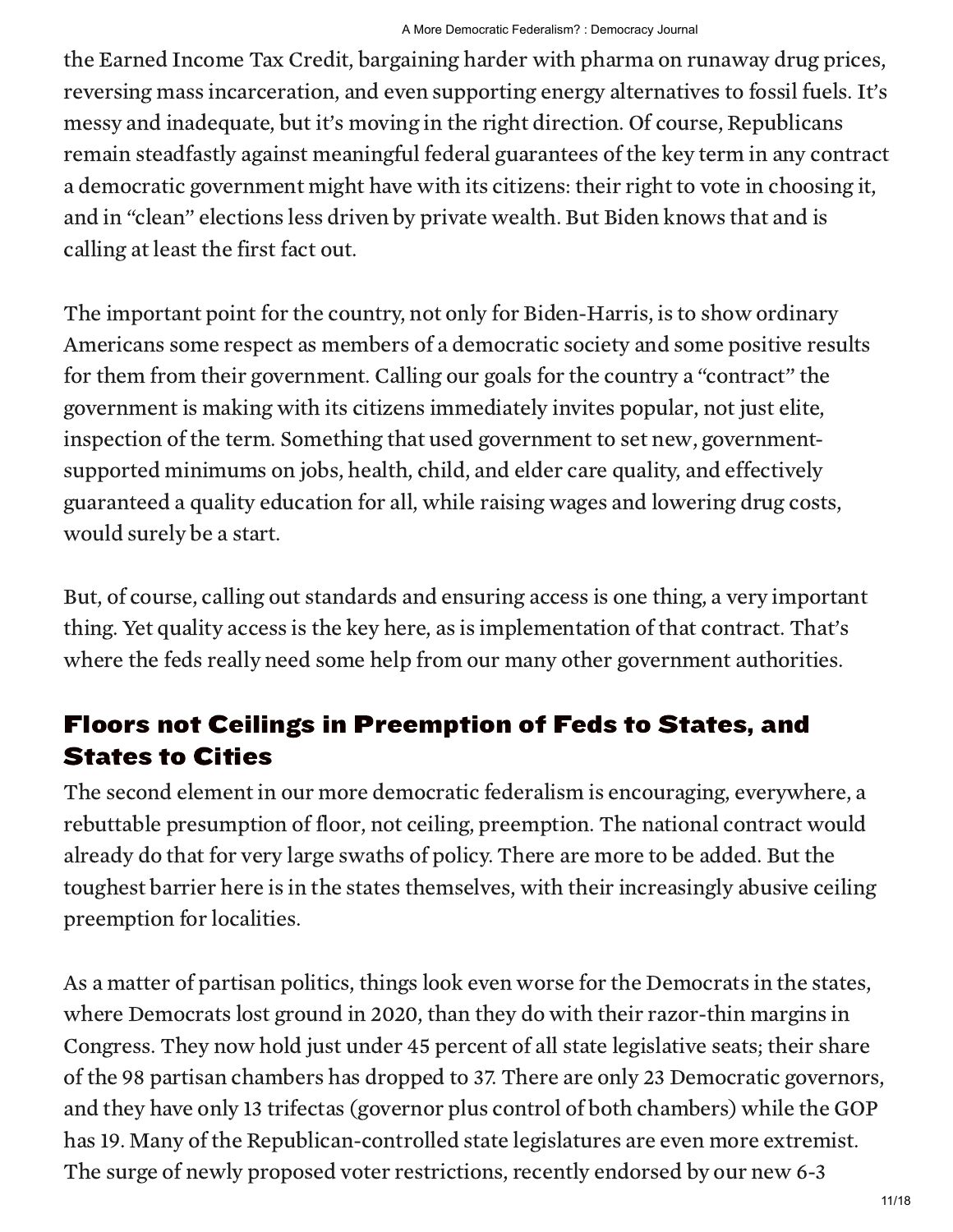conservative dominated Court in Brnovich v. DNC (2011), operating in what the dissenting judges rightly called a "law-free zone," is but one indicator of that.

But that's all the more reason to work with state governments, or around them, on what voters actually care about—not voter fraud, an invasion at the border, or other fabricated boogeymen, but things that matter for everyday life. Don't submit to orthodoxy. Look for constructive suggestions even from opponents in the states, and if none are forthcoming, call that out, too.

It's not all hopeless. Eventually Republican governors will, like their Democratic colleagues, want their piece of the action. The number of states still rejecting the generous Obama-era Medicaid deal is now down to only 12. The hidden-in-plain-view implication of that is that we have come a long way to health care as a right and not a privilege nationwide. The feds should finish the job, mandating expanded Medicaid, to address those 12, and deal with equitable federal cost sharing with all states as part of the national compact. This is consistent with a ratcheting-up in health coverage under both Republicans and Democrats (recall that mandated COBRA coverage and emergency care for the uninsured came under Reagan). Oregon's community care organizations, which took flight with an Obama Administration Medicaid-related waiver through Obamacare, is already building on the federally determined floor, covering more than a million residents of that state with better care and at lower cost.

But that opportunity isn't limited to health care. In virtually every area with some declared national policy and funding commitment, many states—including some Republican-dominated ones—are innovating policy and program in constructive ways or working better together. There are dozens of such examples of promising state practice that might be scaled and extended. Greater efficiency in water usage, energy usage; better transportation planning; better run schools; even better public safety and emergency response.

The same should be asked of states in dealing with their municipalities, which are the home of more constructive innovation than the states. Ever since *Hunter v. Pittsburgh*, American municipalities have been declared to have no innate sovereign power but only those powers granted to them by their respective states. Many states make at least some such grant of power, typically contained in a "home rule" provision in the state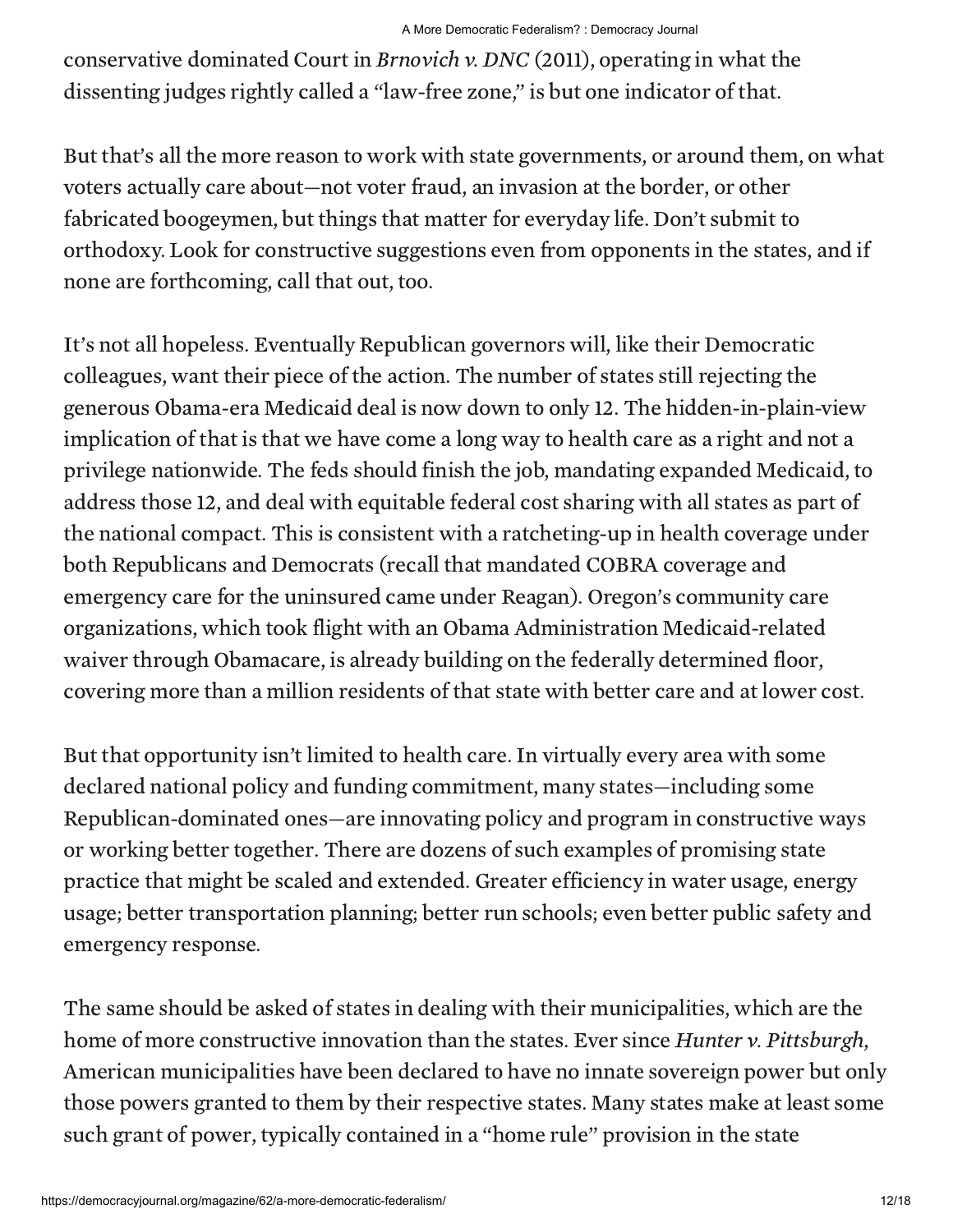constitution. It has been nearly 70 years since we've had anything like a clear and common understanding of those powers.

We're overdue for a clarification of what such home rule should mean in this century. With help from the Local Solution Supports Center, the National League of Cities (NLC) has recently suggested some basic principles to guide that discussion, aiming to rebalance mutual obligations of these two levels of government. Specifically, NLC would require states to provide strong reasons for any limits they impose on (1) municipal capacity to govern, within their territorial jurisdiction, on the full range of subjects and with the same powers as the state; (2) local fiscal authority and capacity (while also barring unreasonable unfunded mandates); (3) municipal ability to regulate above state minimums in various areas, consistent with the underlying purpose of those minimums (echoing what we've argued here in discouraging ceiling preemption); and (4) municipal democratic expression and management of local elections and the process of governing.

Most state legislatures, especially the Republican-dominated ones responsible for most of the recent abuse of state preemption powers, will resist taking on NLC's modest and constructive proposal. But for the Third Reconstruction to work, governments in the regions with the populations, wealth, and interest in making it work need to be welcomed as partners. So we'd suggest the Biden-Harris Administration, as well as Congress, do whatever it can to welcome them. And, it should be emphasized, while often treated as a partisan tool, the idea of "home rule" or "local control" is as American as apple pie. Increasing it consistently polls positive with even greater super-majorities of Republicans than Democrats.

#### Sustaining a Culture of Discovery and Cooperation

We can expect a wave of suggestions for constructive innovation or closer cooperation if ceiling preemption diminishes, especially from municipalities and metros. But it's been so long since they, or civic groups and ordinary citizens, were actually invited by their governments to do something for the public good, some assists and quality assurance measures are needed.

In the early stage of this, within national government itself, we hope that Biden has learned from the Obama experience, particularly with the Recovery Act, that there is no substitute for the clearest possible guidance from the federal government, and all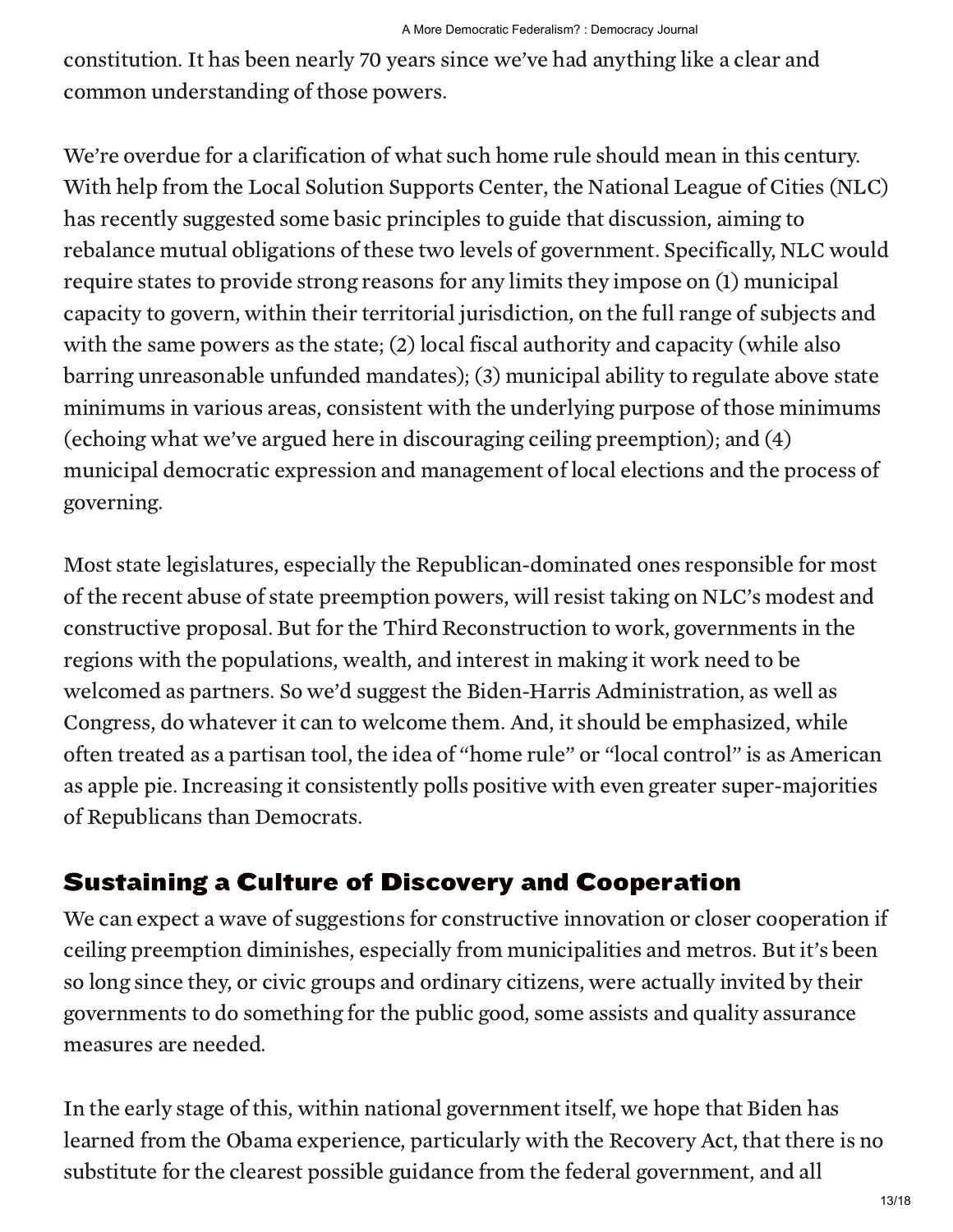manner of substantive and practical expert technical assistance from it. The new Administration also needs to recognize the need for much greater local government capacity to develop smart and equitable plans, assess challenges and risks, and figure out what's currently lacking but needed to execute those plans. The number of towns, cities or metros with these basic governing chops is small. But that capacity needs to become a standard expectation of all local governments.

What would it take to build such capacity? A lot of education and training, plus wellsupported communities of practice that advance entire fields, such as climate-resilient infrastructure and affordable and universal broadband. We could also use an accessible, searchable digital national library of useful and ongoing state or local innovations, everywhere in the country (and there are prototypes to build on).

But then we'll also need a concerted effort at education in active citizenship—citizen academies, both online and in person, that would include everything from understanding the flows of funds and authority across levels of government to the constraints now placed on invention to project management measuring outcomes, and more—basically, all the practical things to make a difference in our lives that most people were never taught in school, if they had access to civics education at all.

Imagine, then, tens of thousands more Americans, of varying ages, some already employed in government but mostly not, familiar with all three of these crucial points: What's needed, what's happening, and how to do more with common standards of competence? That would change the quality of civic life in America. And while we can imagine endless fights over curriculum and choice of projects highlighted in the library, as well as blood feuds of the sort we're current seeing around national priorities, we don't see unshakeable partisan capacity to run against citizens who know what's happening and want to do more of the best of it. But those who share this practical vision can learn much from multiracial grassroots organizing campaigns, like Minnesota's, to out the relentless and racialized fear-mongering and remind a big tent of voters that we are #GreaterThanFear.

### Six Things We Can Do Now

We think these changes in our federalism will enliven and improve our politics, but again it must be recognized that, even if accepted, they will take some time to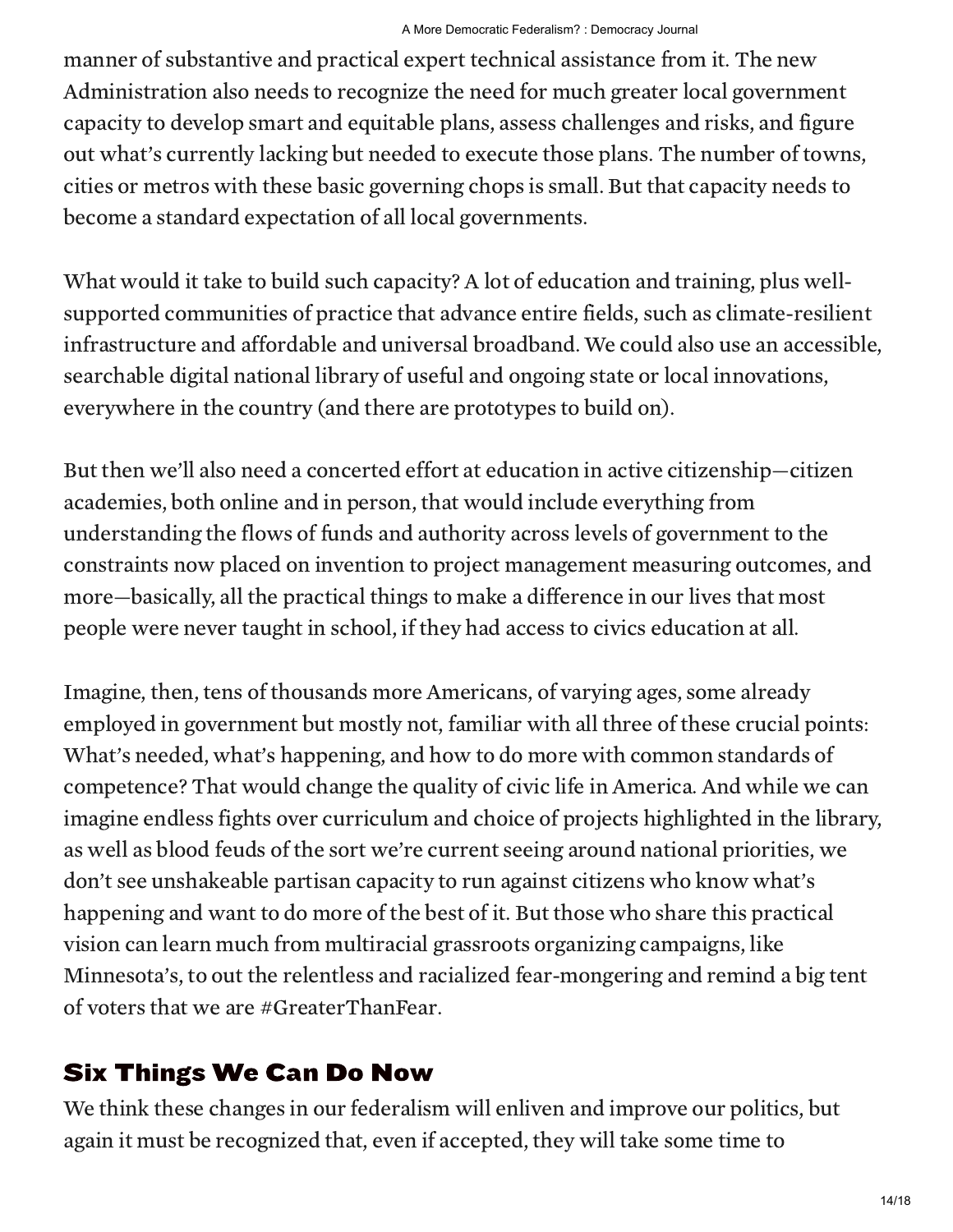implement. But there are actions that supportive national leadership can take right now to get that process started.

Here are six. All of them would seek to advance three goals essential to a more democratic federalism: (a) drive national standards where they are uneven and inequitable; (b) provide greater flexibility in the use of federal funds to enable innovation; and (c) couple both with active cross-site learning and technical support, for more equitable and effective delivery by federal grantees.

#### First, the Administration should work with Congress to embed the basic principles of democratic federalism into key elements of the recovery bills (packages). For

much of what we care about as a nation, fiscal federalism is the essence of a federal system, so the biggest national investment plan in living memory should aim high in its principles. In each area of appropriation, Congress should ensure that serious planning has been done on how it will be spent, and demand substantive accountability on reporting outcomes achieved, not check-the-box process compliance, while also not over-prescribing how every region of the country invests to meet its needs.

Second, the Administration should implement and enhance federal spending differently. The White House Office of Management and Budget needs to do more to direct and support the way federal policy gets implemented. The first 100 days of the new Administration indicated that OMB is seeking out tools and thinking hard about capacity-building and effectiveness, in addition to how best to embed meaningful equity assessments, into the core functions of government. Now, OMB should underscore the importance of technical assistance and investing in the planning capacity of state, local, territorial, and tribal awardees. Our system of public finance, with its heavy reliance on property and sales taxes at the local level, starves that kind of adaptive capacity in the struggling, disinvested communities that need it most—places left further and further behind in a changing economy. It's time to address that directly and boldly, with explicit encouragement for subnational governments that receive federal money (in our view, the Administration's silence on this in the "interim final" program rule issued for American Rescue Plan's fiscal recovery spending was a missed opportunity, although fixable).

#### Third, in the annual budget process, the White House should charge agencies with linking their top performance goals and program budget requests not just to the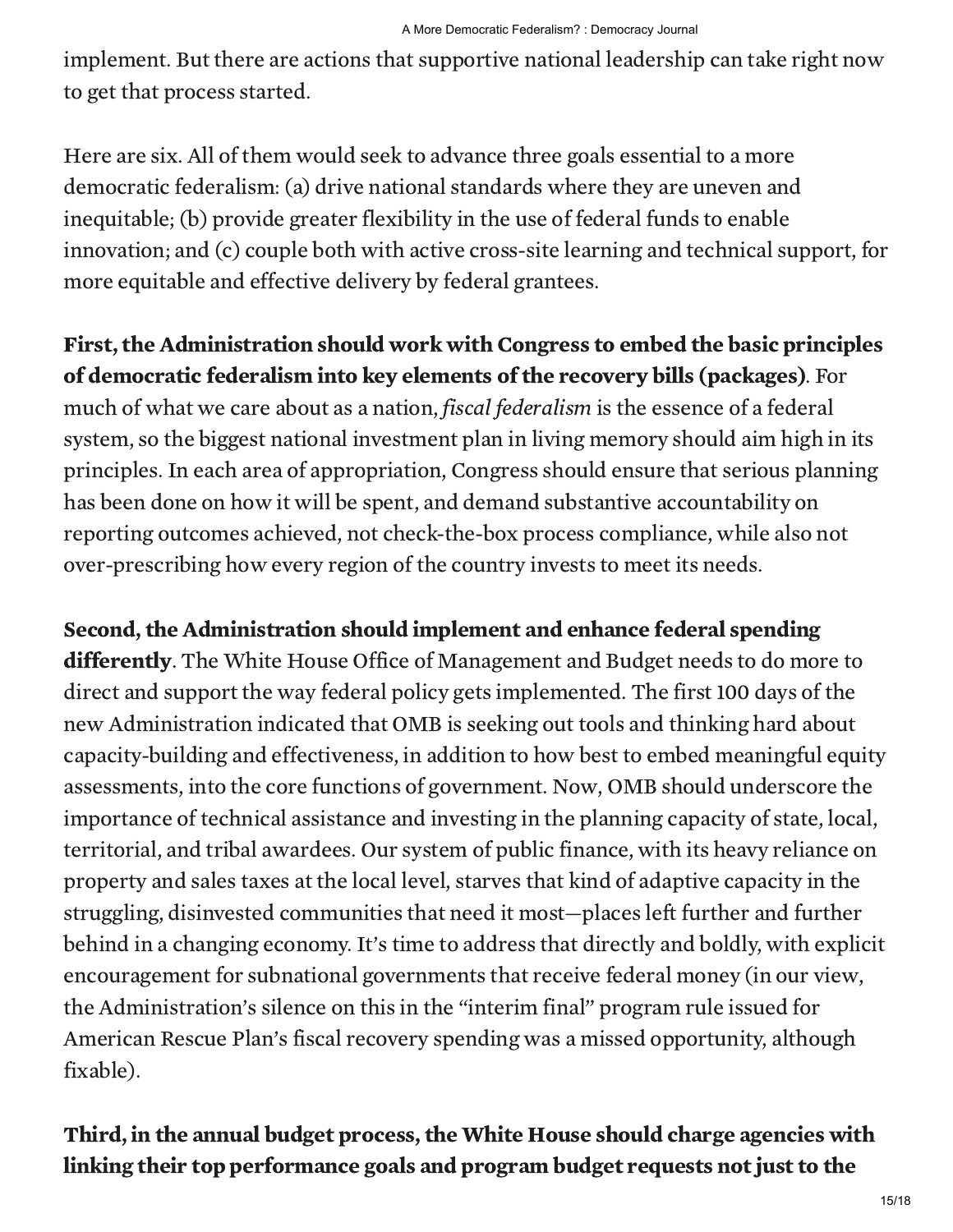Administration's overarching goals, but to pursuing them in ways that promote state and local governments' flexibility, accountability, and transparency in doing so. Each year, generally in the spring, OMB provides federal agencies with budget guidance. OMB issues both technical and more policy-oriented instructions to guide the preparation of each agency's subsequent budget request for the next fiscal year. That agency prep is a labor-intensive undertaking, over the summer and fall, so that the President's budget can be ready to transmit to Congress soon after the State of the Union address the following calendar year. Budget guidance represents an enormous opportunity to pose strategic questions and steer agency proposals in significant ways. The Biden Administration should use the preparation of its first full-cycle budget to get federal agencies to identify their top targets, in the way of program changes.

Fourth, OMB can and must also apply the principles of democratic federalism to **federal rulemaking, not just spending.** We are on the eve of a large volume of rulemaking actions, coordinated by OMB's Office of Information and Regulatory Affairs (famously obscure, it was created under Carter and empowered as a reformer's tool by Reagan). Note that we do not mean lots of new rules necessarily. There will surely be some, as part of the new Administration's ambitious policy reform agenda. But changing the existing rules, or in some cases offering an improved version of rules shelved by the previous Administration, is at least as important. It's an era of regulatory reset. While many regulations concern industry—in areas such as environmental pollution or product safety—some impose or shift obligations on state, local, and tribal governments too. It's time to make sure regulatory federalism is consistent with principles that suit our federal system today.

Fifth, it's time to modernize government accounting. The Securities and Exchange Commission, an independent regulatory agency that has authority over the Government Accounting and Standards Board to which all government entities annually report their financial situation, should begin an expedited review and reform of our woefully outdated public accounting standards, which now lag most of the developed world and mislead the public. With all the money coming their way, it's more than reasonable to require states and cities to declare their true net positions, their goals, and how they propose to finance them—and clearly. Unlike the United States, most other rich nations distinguish capital from operating budgets in public spending and use accrual accounting, with stronger public transparency standards and fuller discussion of spending rationales in their reporting. It's past time that our states joined them.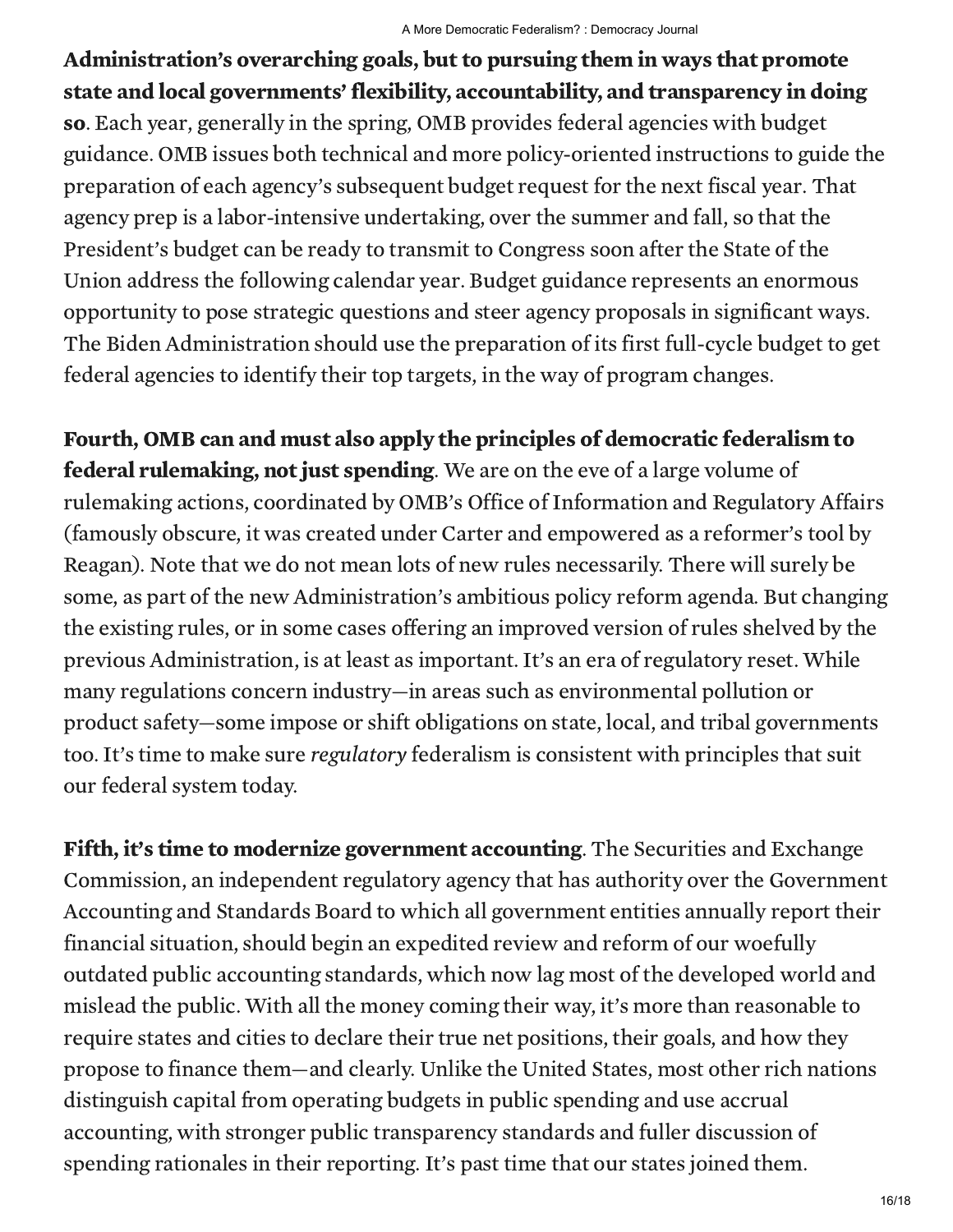Sixth and finally, Congress should apply principles of democratic federalism as a "lens" to inform upcoming re/authorizations of federal programs. Congress authorizes and reauthorizes agencies and their programs over time, often for three- to six-year periods, but sometimes for longer. Authorizing legislation is the primary mechanism by which Congress sets the big rules for federal programs: What activities should be allowed and funded, by what actors, on the basis of what kind of selection (competitive, block grant formula, other), with what program integrity "guard rails" and expected outcomes? The 117th Congress has numerous opportunities to drive principles for better federalism into the agencies' many important functions, including small business assistance to infrastructure planning and development, community health, disaster preparedness and hazard mitigation, R&D and innovation-driven economic growth, and workforce development, to name a few.

Public support for a more socially inclusive, less corporate-dominated, and more environment-friendly economic recovery—what President Biden calls "building back better" and congressional leaders describe in their own ways—presents a rare window of opportunity to give federalism, including the critical elements of program and regulatory federalism, an overdue reset in a more democratic direction. In both branches, staff can get to work in the weeks and months ahead.

Ours is not a call for some far-off grand design or constitutional debate, but a process of ratcheting up to a better way of doing the public's business. It can start almost anywhere, one firm step at time. But that's how any journey starts. At journey's end is a more focused, fair, competent, learning, inviting, and productive democratic government, at all levels, of the sort most Americans, regardless of party, want and the country so clearly needs.

## R EAD MORE ABOUT FEDERAL GOVERNMENT FEDERALISM GOVERNMENT

 $\times$ AVIER DE SOUZA BRIGGS  $\;$  is Senior Fellow at the Brookings Institution and Visiting Fellow at the SNF Agora Institute at Johns Hopkins University.